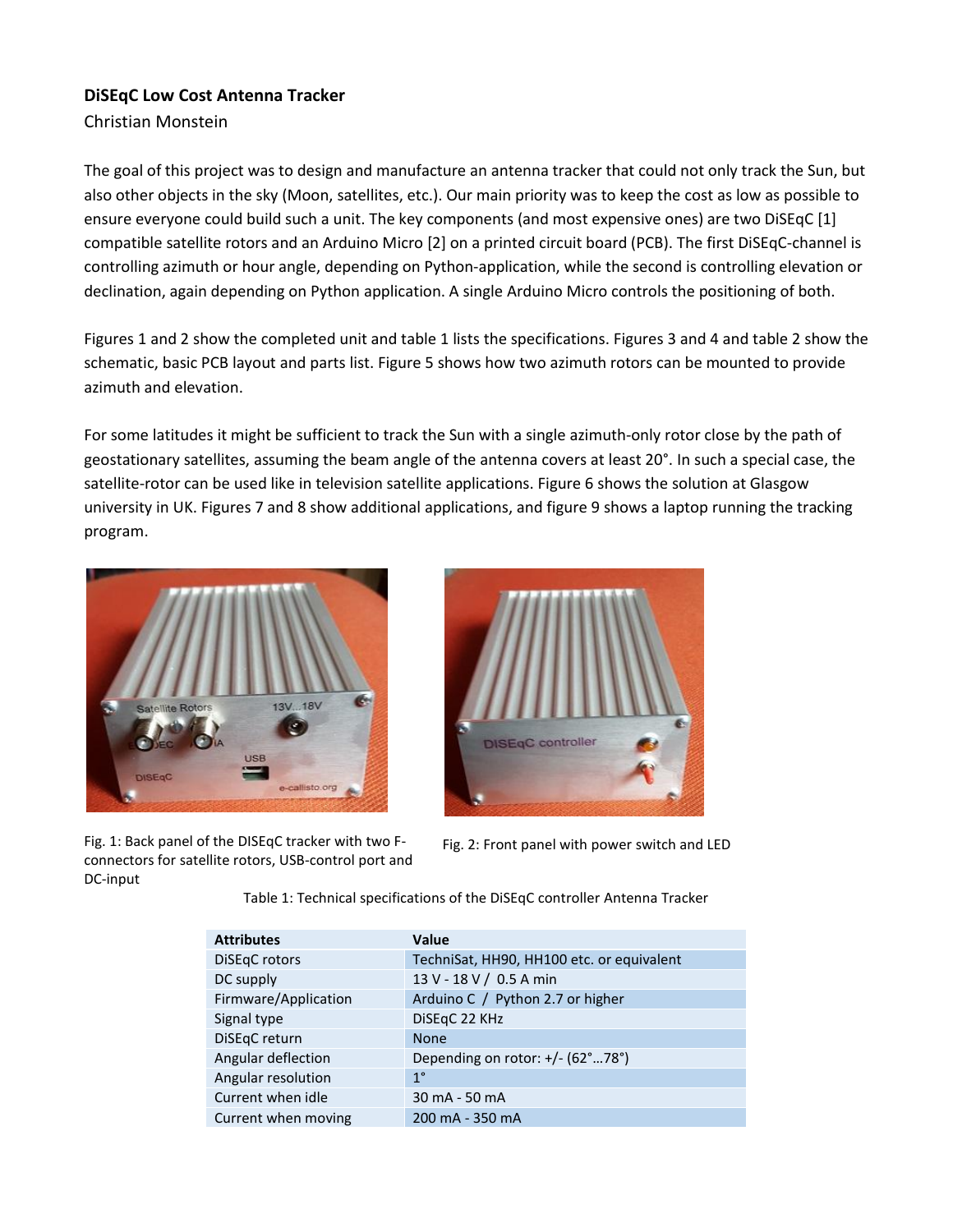The cable connections are straightforward. We use a micro USB cable for the communication between the Arduino and the PC or notebook. The TV satellite cables with F-connectors are for communications between the controller and the satellite rotors. Any voltage between 13 and 18 volts works just fine. The higher the voltage the faster the drive velocity. For calculations of azimuth/elevation or hour angle/declination, a simple Python script is used which is executed every then and now, e.g. every 5 minutes to update the rotors position. Any other language can be used as only simple ASCII commands need to be sent to the rotors.



Fig. 3: Schematic of the dual channel rotor controller, based on the Arduino Micro. Processor is powered via the USB cable. The schematic and PCB layout are based on the TARGET 3001 PCB CAD program (link for downloading the file is provided later).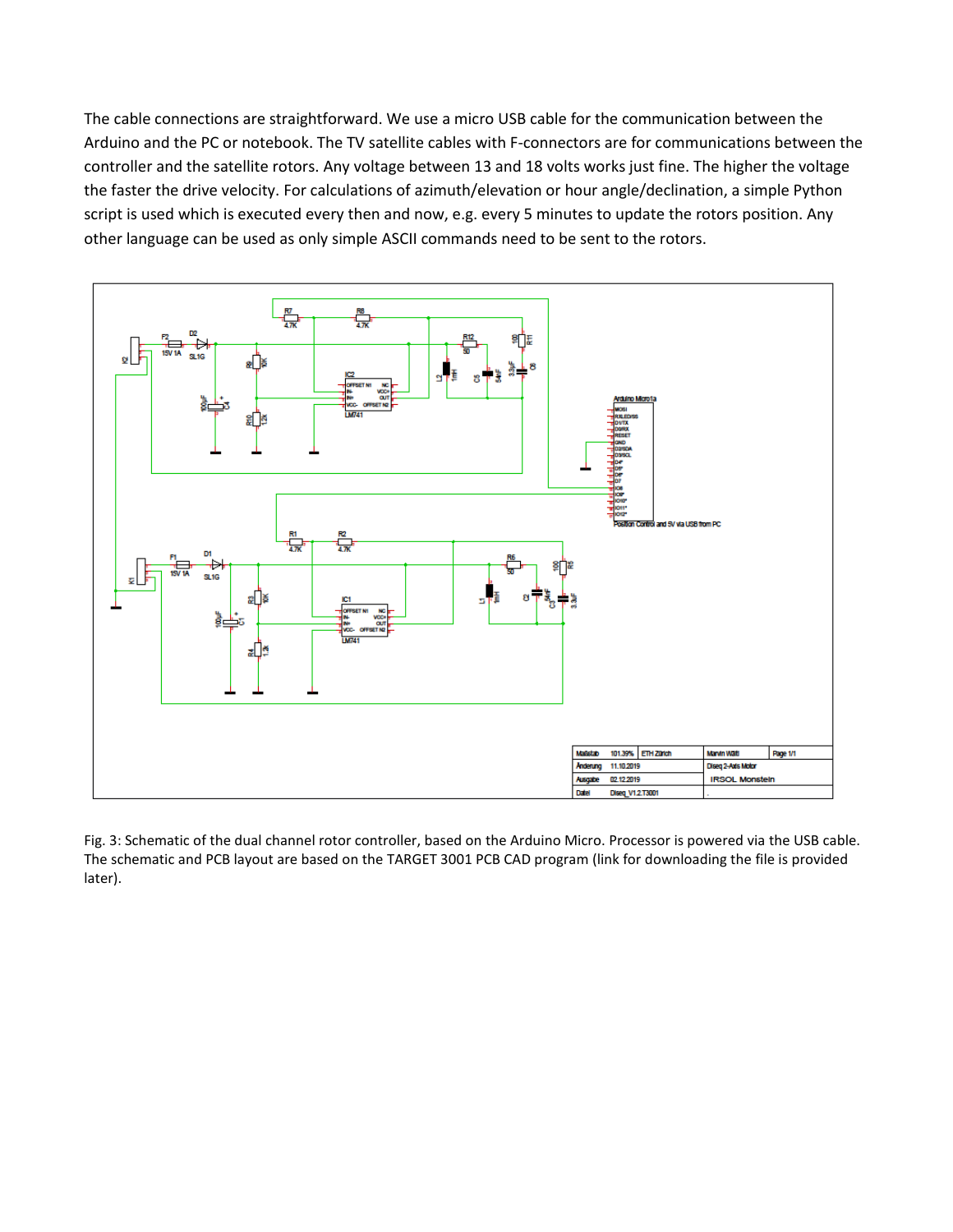

Fig. 4: Print circuit board at approximately full size. The dimensions are 100 mm x 53 mm, and the Arduino Micro is in the center. The large, black circular components are the coils L1 and L2.

## Table 2: Parts list for one tracker unit with two channels

| Qty                     | Component           | <b>Value</b>   | <b>Size</b>                 | Remark              |
|-------------------------|---------------------|----------------|-----------------------------|---------------------|
| 1                       | <b>PCB</b>          | Dual layer     | 100 x 53 mm                 | Beta Layout         |
| 1                       | Front plate         | anodized       | $110 \times 54 \times 1.5$  |                     |
| 1                       | <b>Back plate</b>   | anodized       | 110 x 54 x 1.5              |                     |
| $\overline{\mathbf{4}}$ | R1, R2, R7, R8      | 4.7K           | 0603                        |                     |
| 2                       | R5, R11             | 100            | 0603                        |                     |
| $\overline{2}$          | R6, R12             | 51             | 0603                        |                     |
| 2                       | R4, R10             | 1.2k           | 0805                        |                     |
| 1                       | Enclosure           | Aluminum       | 165 x 110 x 55 mm           |                     |
| 1                       | Switch              | 1-pole         | 6 <sub>mm</sub>             | Front panel         |
| 1                       | Power adapter       | 18V 1.33A      | With international adapters | external            |
| 1                       | <b>USB cable</b>    | Black 1m       |                             | external            |
| 2                       | C2, C5              | 54nF           | 0805                        |                     |
| 2                       | C3, C6              | 3.3uF          | 0805                        |                     |
| $\overline{2}$          | L1, L2              | 1mH            | 1210                        |                     |
| 1                       | <b>LED</b>          | Red            | 8 <sub>mm</sub>             | Front panel         |
| 1                       | Arduino             | Micro1         | Micro Shield Rev3           | Soldered to PCB     |
| $\overline{2}$          | C1, C4              | 47µF / 25V     | SMD R5X6 ELKO               |                     |
| 2                       | <b>IC1, IC2</b>     | LM741          | SO <sub>8</sub>             |                     |
| $\overline{2}$          | D1, D2              | SL1G           | SOD123                      | Protection          |
| 2                       | F1, F2              | 15V 1A         | <b>USF1206</b>              |                     |
| $\mathbf{1}$            | DC-socket           | Male 5.5/2.2mm | 8 <sub>mm</sub>             | <b>Back panel</b>   |
| $\mathbf{2}$            | F-connector         | Female         | 9 <sub>mm</sub>             | Back panel          |
| 1                       | <b>Fixing plate</b> | <b>PVC</b>     | 112 mm x100 mm x 1 mm       | <b>PCB</b> fixation |
| 2                       | K1, K2              | Stecker        | SL-MTA/2.54/3POL            |                     |
| 2                       | R3, R9              | <b>10K</b>     | 0603                        |                     |
| 1                       | R LED               | 2k2            | Wired                       | Use shrinking hose  |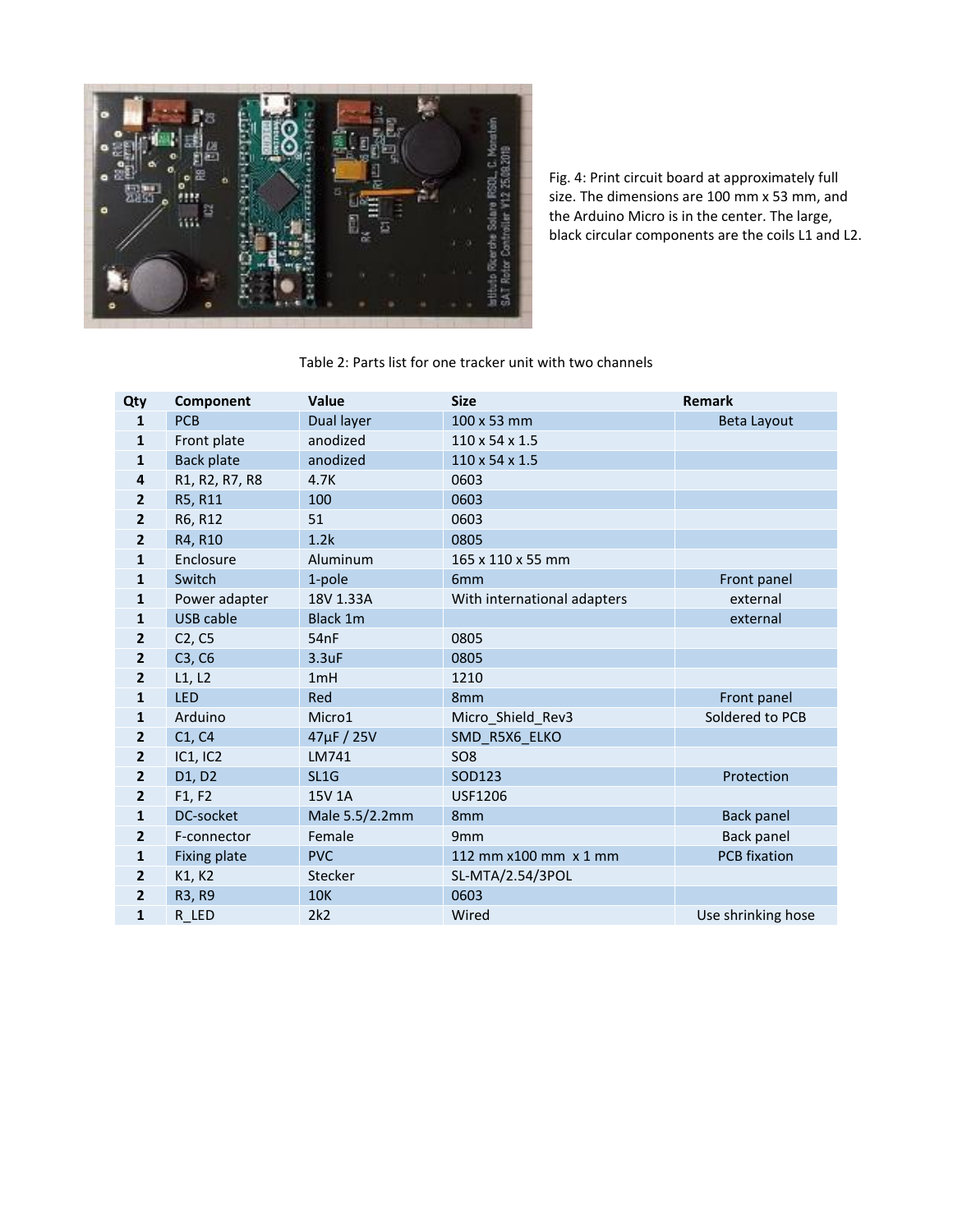

Fig. 5: How to stack two SAT-rotors for an Azimuth/Elevation drive system. The drive shafts were replaced by individual adapters to provide a two-axis system.



Fig. 6: How to install SAT-rotor for pseudo parallactic mount with tracking in local hour angle only at fixed declination. Declination is changed manually 2...4 times a year.



Fig. 8: Simple rotor with a shaft extension made from a piece of 1/2 inch water pipe. For demonstration a small L-band antenna has been attached. This configuration would also allow to point and track geostationary satellites.

Fig. 7: S-band antenna with a satellite rotor on a tripod tracking the Sun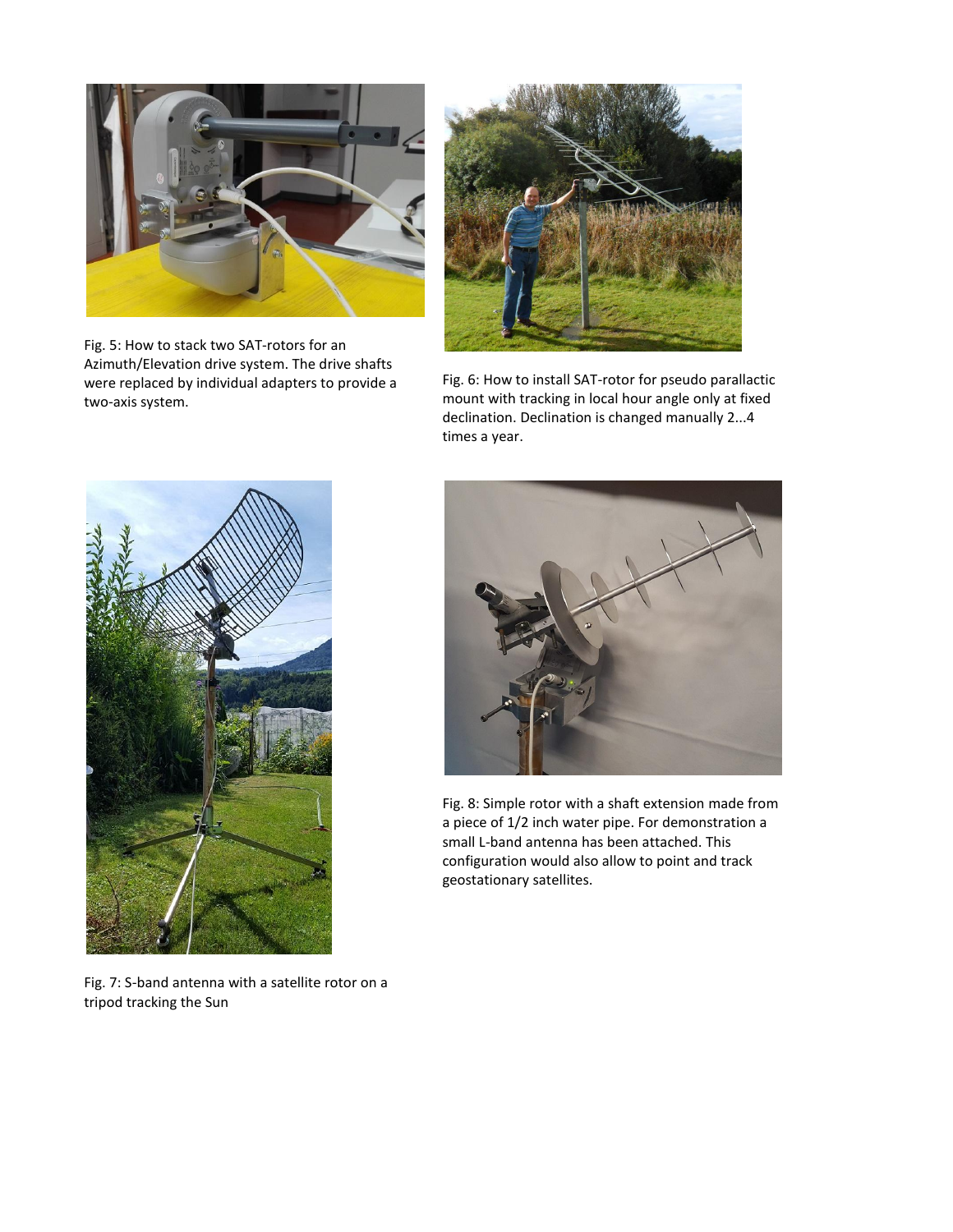

Fig. 9: Control notebook with Windows 7 and the rotor controller box. A Python script is called every 5 minutes by the Splinterware System Scheduler program (ssfree.exe) and is commanding the rotor in figure 7 to the actual Sun positi*o*n.

## **Software Installation**

Required: Python 2.7 or higher, no guarantee for older versions In case you need to improve or update Python script, I recommend Anaconda and Spyder [3]

- 1. Depending on your current configuration, install the following extra Python libraries:
	- pip install serial to update type: pip install --upgrade serial
	- pip install ephem to update type: pip install --upgrade ephem
	- pip install orbital to update type: pip install --upgrade orbital
- 2. Install Arduino IDE or at least the driver for Arduino from here[: https://www.arduino.cc/en/main/software](https://www.arduino.cc/en/main/software)
- 3. Install system scheduler from here:

<https://www.filecluster.com/downloads/System-Scheduler.html>

Note: In a LINUX system you can use crontab which is similar to the Windows ssfree.exe

4. Edit parameter-array MyLocation according to your latitude, longitude, altitude, pressure and temperature. For MaxRange check the specification of your satellite-rotor and for communication port check your device manager devmgmt.msc

If you are neither happy with PYTHON nor with the system scheduler ssfree.exe, you can always send commands to the rotor manually, based on a simple terminal program like PUTTY or WinSCP or HYPERTERMINAL or any other script which allows access to serial ports.

Table 3: Commanding the DiSEqC controller. Angles less than 1° are automatically round to an integer value.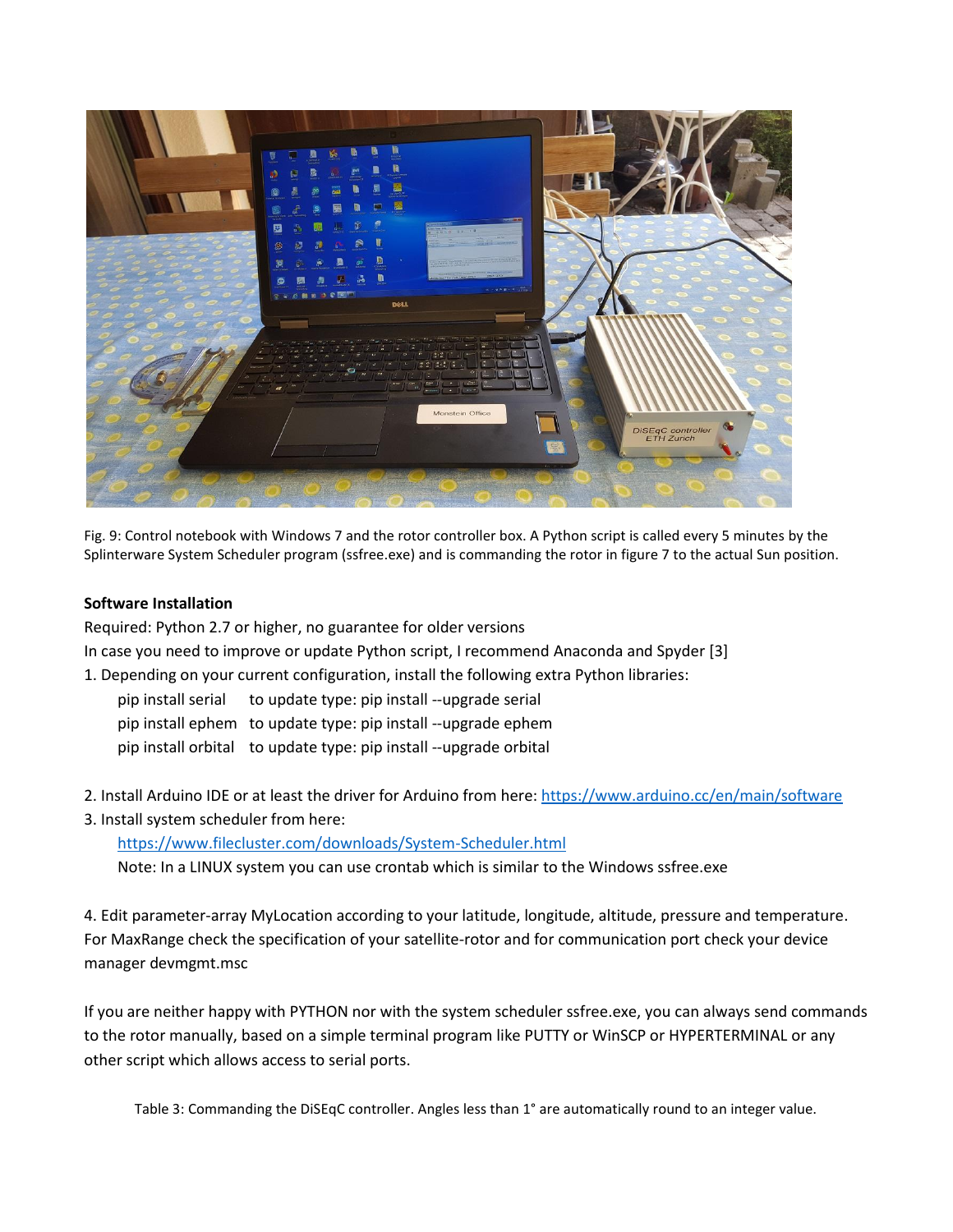| <b>Function</b>                         | <b>Command</b> | <b>Example</b>         |
|-----------------------------------------|----------------|------------------------|
| Set azimuth or hour angle               | aziX           | azi55 <enter></enter>  |
| Set elevation or declination            | eleX           | ele-12 <enter></enter> |
| Set maximum deflection                  | maxX           | Max65 <enter></enter>  |
| Get a response (draft firmware)         | 7              | ? < ENTER              |
| Get firmware version (current firmware) | $-V$           | -v <enter></enter>     |
| Get help (current firmware)             | -h             | -h <enter></enter>     |
| Communication parameter                 | 9600 Baud, 8N1 |                        |
|                                         | no handshake   |                        |

#### **Installation, commissioning**

Install the antenna pole in a vertical position as precise as possible, every error in tilt produces pointing error in hour-angle, declination, elevation or azimuth. Adjust the rotors azimuth in exactly north-south direction using a magnetic compass or even better find out when the Sun is in the meridian and adjust azimuth accordingly. Send command azi0 to the controller, such that the rotor and antenna are pointing to south. Then you may adjust rotor and antenna together in a way that the shadow of the front-dipole is exactly in the center of the antenna. Change Python script back into original version and run it. Depending on your location and depending on mechanical mounting method you may change the sign of hour-angle ha -> -ha

#### **Example in Python for controlling azimuth/elevation**

# -\*- coding: utf-8 -\*-  $"''"$ 

This script tracks the Sun in azimuth/elevation mode Carefully check parameter in MyLocation It is sufficient to execute this script once every 4...5 minutes Created on Thu Sep 14 20:13:50 2017 @author: Monstein  $"''"$ 

# http://rhodesmill.org/pyephem/tutorial.html # http://rhodesmill.org/pyephem/quick#other-observer-methods

#------------------------------------------------------------------------------

import ephem import serial import datetime import math import numpy as np #------------------------------------------------------------------------------ MyLocation = ephem.Observer() MyLocation.lon = '8.7575' # east  $+^{\circ}$ MyLocation.lat = '47.205833' # north + $^{\circ}$ MyLocation.elev =  $414$  # altitude in m asl MyLocation.temp = 20  $\#^{\circ}C$ MyLocation.pressure = 900 # mbar MaxRange = 75 #  $(+/-$  value) depends on your SAT-rotor type, check data sheet MyComport = 'COM17' # check with device manager (C:\Windows\System32\devmgmt.msc)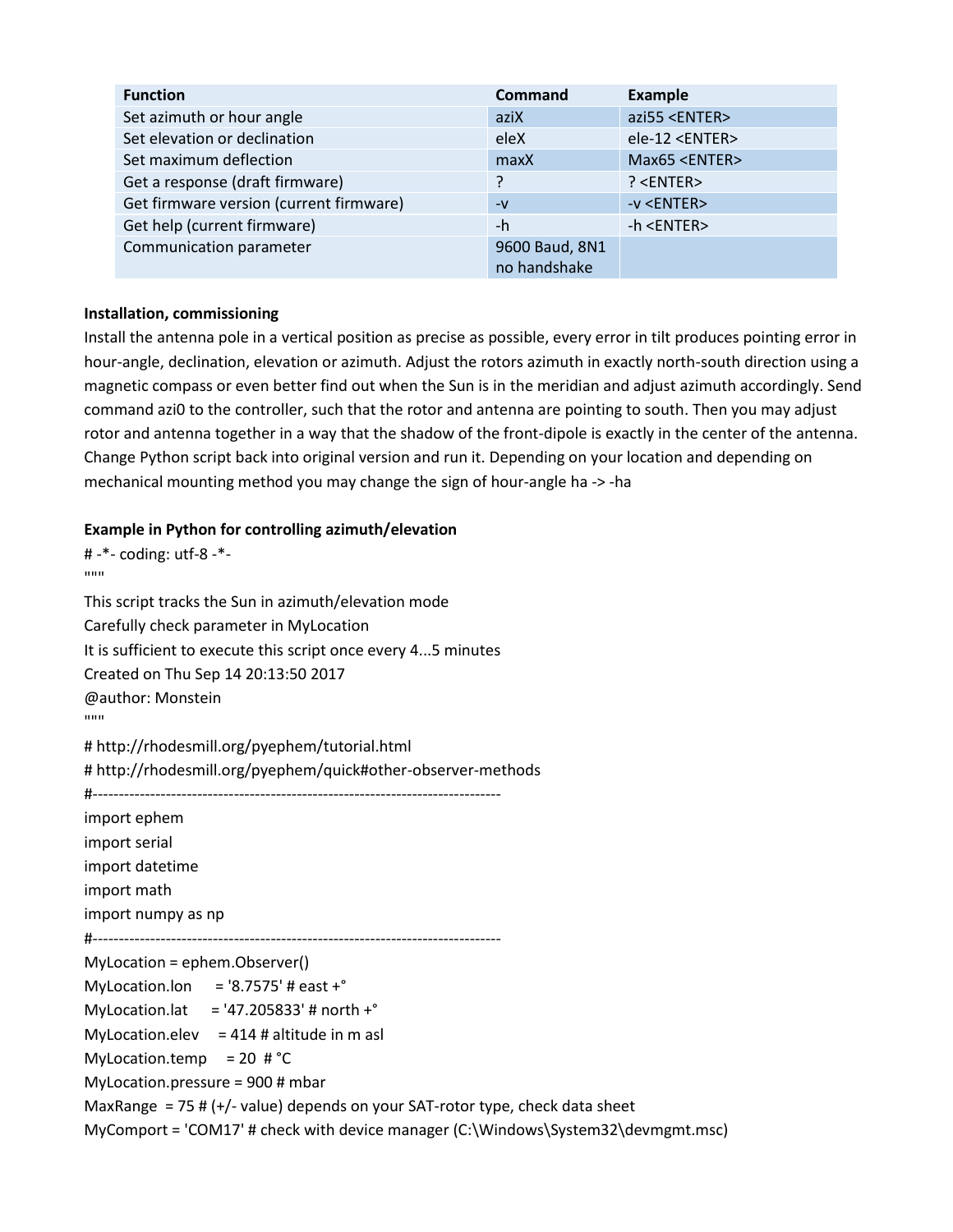```
#------------------------------------------------------------------------------
dt = datetime.datetime.now() # PC must run on UT or GPS-time
MyLocation.date = '{:4d}/{:02d}/{:02d} {:02d}:{:02d}:{:02d}'.format(
  dt.year,dt.month,dt.day,dt.hour,dt.minute,dt.second)
#MyLocation.date = '2018/06/25 11:24:00' # example for testing at high noon
print 'Current date-time: ',MyLocation.date,' UT'
sun = ephem.Sun()
sun.compute(MyLocation)
azi = math.degrees(sun.az)
ele = math.degrees(sun.alt)
print("Sun data: Azimuth =%6.2f Elevation =%6.2f" % (azi-180.0,ele))
lst = MyLocation.sidereal_time()
ha = (lst - sun.ra)/math.pi*180.0
dec = math.degrees(sun.dec)
print("Sun data: Hourangle =%6.2f Declination =%6.2f" % (ha,dec))
myazi = azi - 180.0 # conversion 0° ... 360° -> +/- 180°
#------------------------------------------------------------------------------
if ((np.abs(myazi) < MaxRange) and (np.abs(ele) < MaxRange)):
   try:
     DiSEqC = serial.Serial(
       port = MyComport,
        baudrate = 9600,
        bytesize = serial.EIGHTBITS,
       parity = serial.PARITY_NONE,
       timeout = 2)
     if (DiSEqC.isOpen()):
       print "Successfully connected to antenna tracker at: "+DiSEqC.portstr
       cmd = 'max{:6.2f}\r'.format(MaxRange) 
       DiSEqC.write(cmd) # set MaxRange
       cmd = 'azi{:6.2f}\r'.format(myazi) 
       DiSEqC.write(cmd) # set azimuth or hour angle 
      cmd = 'ele{:6.2f}\r'.format(ele)
       DiSEqC.write(cmd) # set elevation or declination
       DiSEqC.close() 
   except IOError:
     DiSEqC.close()
     print "Problem communication with tracker. Check COM-port and cables/connectors!"
else:
   print 'Sun out of rotor-range of +/-',MaxRange
```

```
#------------------------------------------------------------------------------
```

```
The original script can be downloaded for free from here: 
    http://www.e-callisto.org/Hardware/Diseqc/sunpos_AZI_ELE.py
```